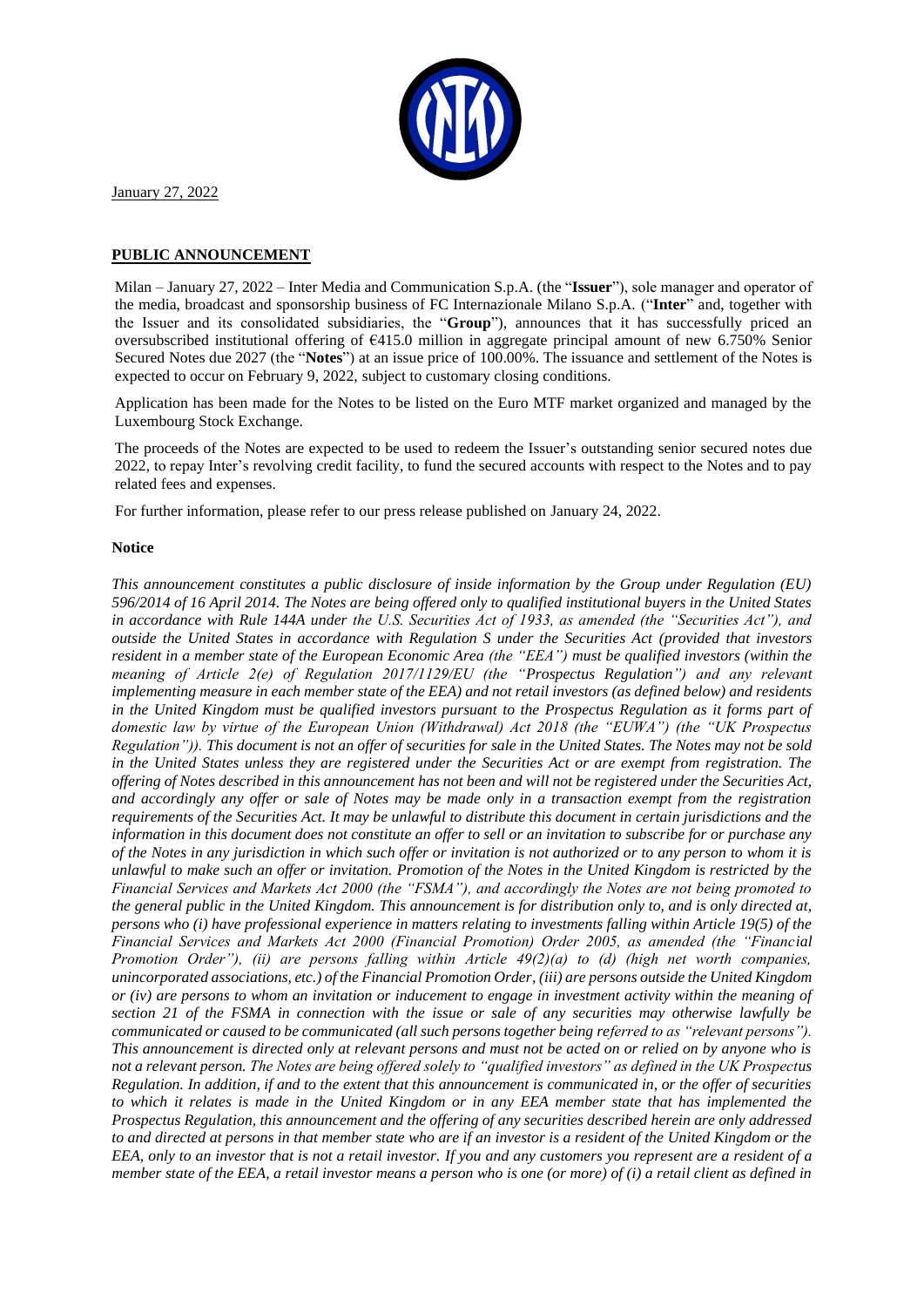

*point (11) of Article 4(1) of Directive 2014/65/EU (as amended or superseded, "MiFID II"), (ii) a customer within the meaning of Directive 2016/97/EU (as amended or superseded, the "Insurance Distribution Directive"), where that customer would not qualify as a professional client as defined in point (10) of Article 4(1) of MiFID II, or (iii) not a qualified investor as defined in the Prospectus Regulation. Consequently, no key information document required by Regulation (EU) No 1286/2014 (as amended, the "PRIIPs Regulation") for offering or selling the Notes or otherwise making them available to retail investors in the EEA has been prepared and therefore offering or selling such debt securities or otherwise making them available to any retail investor in the EEA may be unlawful under the PRIIPs Regulation. The offer and sale of the Notes in the EEA member states will be made pursuant to an exception under the Prospectus Regulation, as implemented in the EEA member states, from the requirement to produce a prospectus for offers of securities. This announcement does not constitute a prospectus within the meaning of the Prospectus Regulation or an offer to the public. If you and any customers you represent are a resident of the UK, a retail investor means a (i) retail client, as defined in point (8) of Article 2 of Regulation (EU) No. 2017/565 as it forms part of domestic law by virtue of the EUWA, or (ii) a customer within the meaning of the provisions of and any rules or regulations made under, the Financial Services and Markets Act 2000, as amended (the "FSMA") to implement Directive (EU) 2016/97, where that customer would not qualify as a professional client, as defined in point (8) of Article 2(1) of Regulation (EU) No. 600/2014 as it forms part of domestic law by virtue of the EUWA. Consequently, no key information document required by the PRIIPs Regulation as it forms part of domestic law by virtue of the EUWA (the "UK PRIIPs Regulation") for offering or selling the securities or otherwise making them available to retail investors in the UK has been or will be prepared and, therefore, offering or selling the securities or otherwise making them available to any retail investor in the UK may be unlawful under the UK PRIIPs Regulation. This announcement does not constitute an offer to the public in Italy of financial products, as defined under article 1, paragraph 1, letter (t) of legislative decree no. 58 of 24 February 1998, as amended (the "Italian Financial Act"). The Notes cannot be offered, sold or delivered, directly or indirectly, in the Republic of Italy either on the primary or on the secondary market to any natural persons nor to entities other than qualified investors (investitori qualificati) as referred to in Article 2(e) of the Prospectus Regulation or unless in any circumstances which are exempt from the rules on public offerings pursuant to Article 1 of the Prospectus Regulation and the implementing regulations issued by the Commissione Nazionale per le Società e la Borsa, the Italian securities and financial markets regulator ("CONSOB"), including Article 34-ter, paragraph 1, letter b) of CONSOB Regulation No. 11971 of May 14, 1999, as amended, and the applicable Italian laws and regulations. Neither the content of any website of the Group nor any website accessible by hyperlinks on the Group's website is incorporated in, or forms part of, this announcement. The distribution of this announcement into certain jurisdictions may be restricted by law. Persons into whose possession this announcement comes should inform themselves about and observe any such restrictions. Any failure to comply with these restrictions may constitute a violation of the securities laws of any such jurisdiction. No money, securities or other consideration is being solicited, and, if sent in response to the information contained herein, will not be accepted.*

## **Cautionary Notice Regarding Forward Looking Statements**

*This announcement contains forward-looking statements, including statements about market consolidation and our strategy, investment program, future operations, industry forecasts, expected acquisitions, transactions and investments, and target levels of leverage and indebtedness. Forward-looking statements provide our current expectations, intentions or forecasts of future events. Forward-looking statements include statements about expectations, beliefs, plans, objectives, intentions, assumptions and other statements that are not statements of historical fact. Words or phrases such as "anticipate," "believe," "continue," "estimate," "expect," "intend," "may," "ongoing," "plan," "potential," "predict," "project," "seek," "target" or similar words or phrases or the negatives of those words or phrases, may identify forward-looking statements, but the absence of these words does not necessarily mean that a statement is not forward-looking. Forward-looking statements are subject to known and unknown risks and uncertainties and are based on potentially inaccurate assumptions that could cause actual results to differ materially from those expected or implied by the forward-looking statements. Any forwardlooking statements are qualified in their entirety by reference to the factors discussed throughout this announcement. There are important risks, uncertainties and other factors that could cause actual results or outcomes to differ materially from those expressed in any forward-looking statements made in this announcement by us or on our behalf. Therefore, you should not place undue reliance on any of these forward-looking statements. Furthermore, any forward-looking statement speaks only as of the date on which it is made, and the Group does*